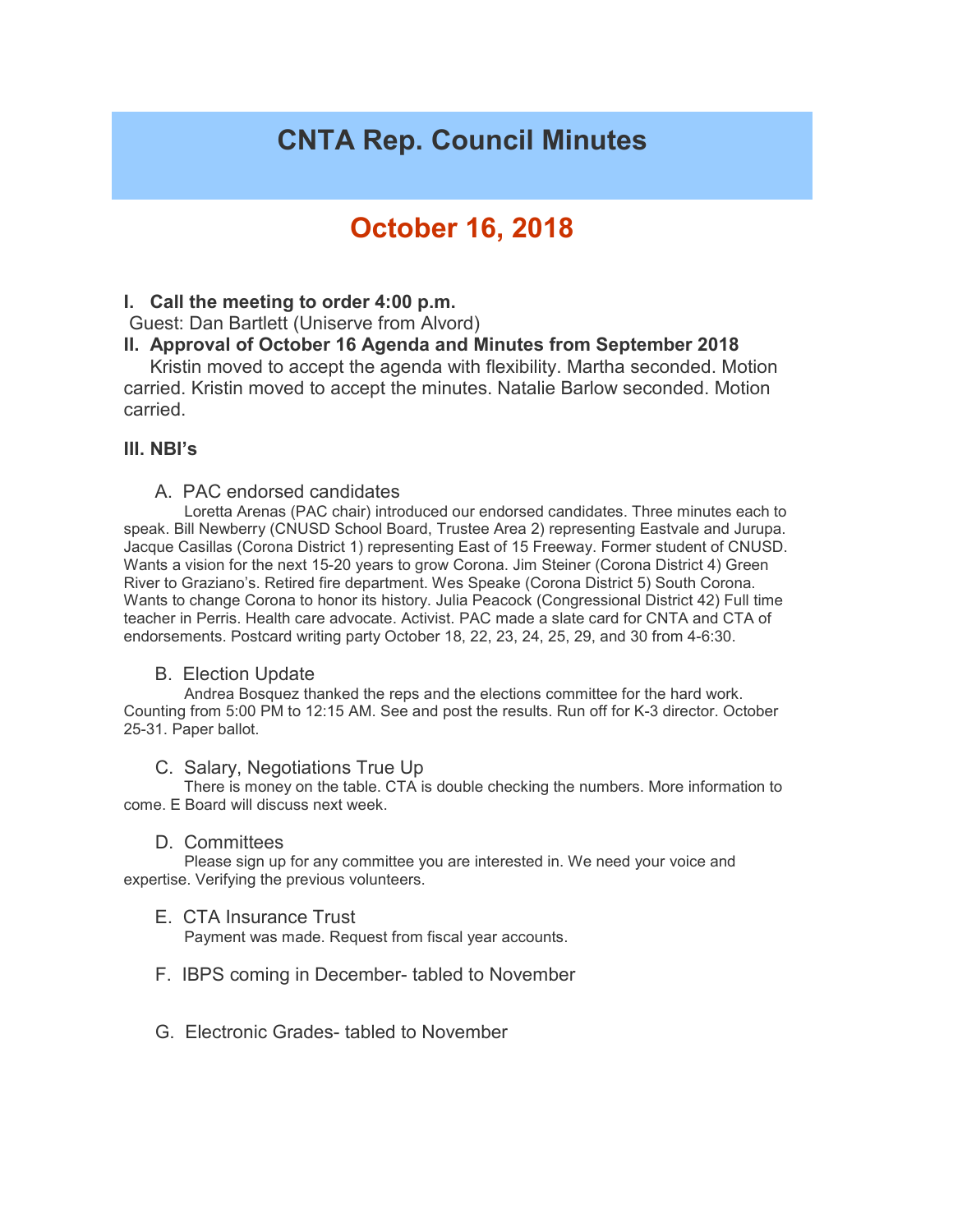- H. Thanksgiving Feast in November There will be pie.
- I. CNTA Leadership Recognition Kristina Gray

### **IV. REPORTS**

A. President's Report 1st day. Math meeting for the adoption. Met with each other and with CTA. Attending the school board meeting later this evening.

B. Vice President's Report<br>See her report of activities/calendar. Feels the teachers are overworked and undervalued when she visits the schools. Meg wants a transparent process for the members to see how custom calendar is filled.

 C. Treasurer's Report Went to the Leadership conference and attended the treasurer training. More paperwork to come for changes. Kristin will present information about the bank situation next month. We are solvent. See the balance sheets. Chris Jessup had questions about not getting reimbursement. Chris Rodriguez called him out of order. Betsy Jara moved to challenge the "out of order". Martha seconded. Chris Jessup laid out what happened with NEA trip receipts. Motion on the floor to move on with the agenda. Marjorie seconded. Motion carried.

D. Directors Report<br>Michelle Gardner (Elementary K-3 Director) Kindergarten teachers should not give up lunch or conference time in order to cover lunch on minimum days. We can't pay our subs as much to recruit more. Not enough for the running record testing in primary. Master teachers will need to go through training, but this will limit the number of teachers who will have student teachers. Contact Bill Fischer or Cindy Ermine. Supply orders are being sent back. You don't have to sign a bad evaluation, but it will go in your file; attach a rebuttal.

 Jennifer Devries (Elementary 4-6 Director) Concerns with timeline for report card and grading period. She's currently working worked with C&I for some resolution for 2<sup>nd</sup> and 3<sup>rd</sup> trimester. I Ready assessments are done through C&I. Check with Jennifer Bourgeois. Administration not on campus, so teachers are having to take care of the discipline issues. General classroom supplies are to come from the general fund, not from Title I monies. Expanded learning classes afterschool are damaging classrooms. Talk to your principal or D.O. Question about "Leader in Me" training costs.

 Jerry Goar (Intermediate Director) Jennifer Gyford filling in. Teachers having to go to Long Beach for training, having to leave at 4:30 AM to get there. Can't fill out timecard for overtime. Academy problems with duty of 3 weeks on one week off. General Ed teachers are being asked to sit through the entire IEP even afterschool.

 Chris Rodriguez (High School Director) Worked on nomination to replace Chris. Tami Lincoln's name will move on to the E Board for confirmation.

 Angela Thomas (SpEd/Support Services Director) Counselor concerns 11/14 at 3:30 for meeting. Adapted PE teacher on leave does not coverage. Paper and ink needs for SpEd for IEPs. Not given consideration for positions in General Ed when they want a different position.